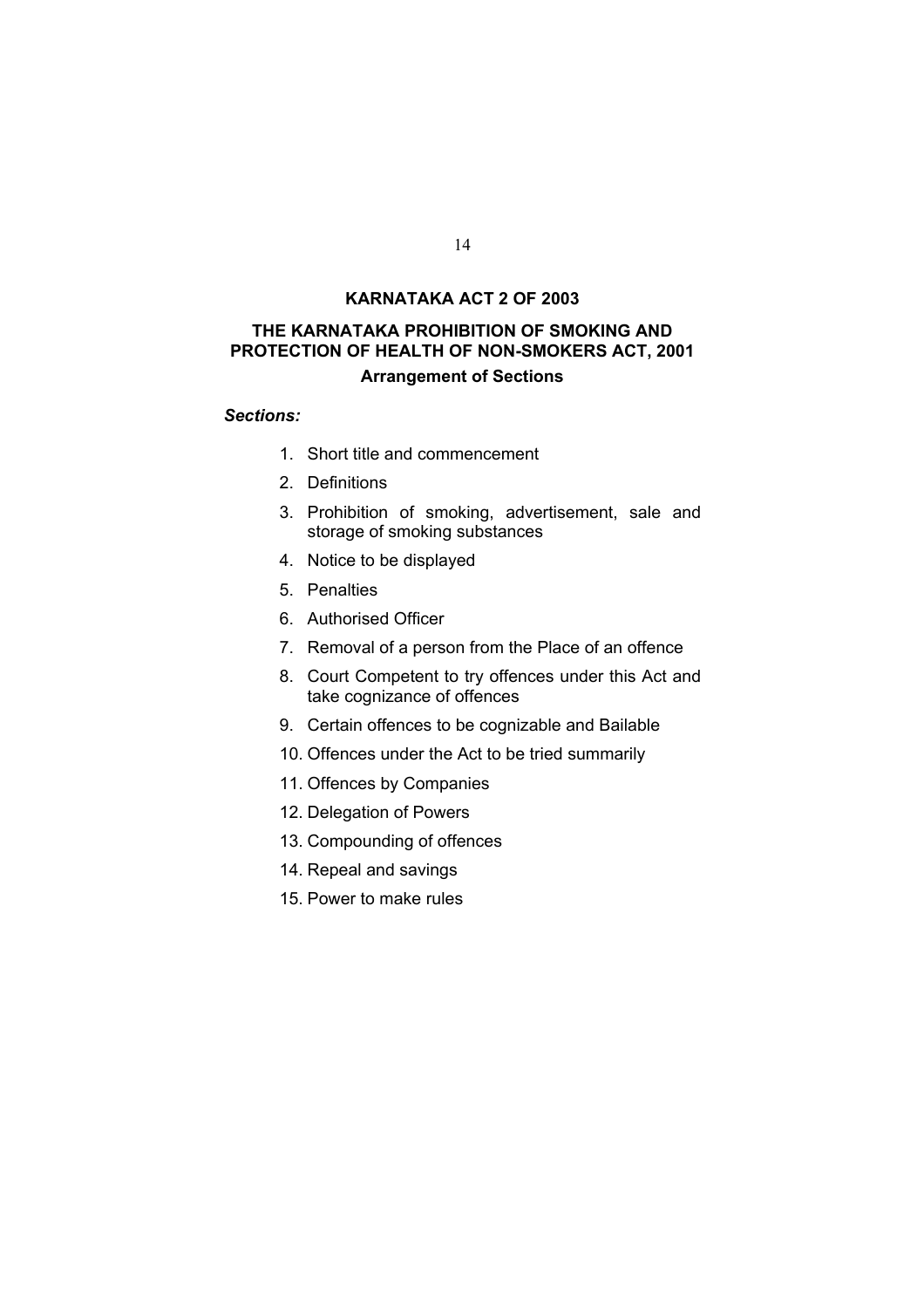### **STATEMENT OF OBJECTS AND REASONS**

 In order to protect the non-smoking public from the hazards of passive smoking it is considered necessary to prohibit tobacco smoking, to start with atleast in a few selected places, like places of public work or use and in public service vehicles, where large number of people are present for prolonged periods.

 Promotion of smoking through advertisements needs to be discouraged and the health of the younger generation, particularly children, also needs to be protected from the illeffects of tobacco smoking by prohibiting sale of cigarettes, etc., to persons below 18 years and sale, distribution or storing of such products within the premises of any Hospital, Health Institution, Public Office, Court, Library, Place of worship, College, School or other Institution.

Hence the Bill.

(L.C. Bill No. 3 of 2001)

 (Entry 6 of List-II of the Seventh Schedule to the Constitution of India)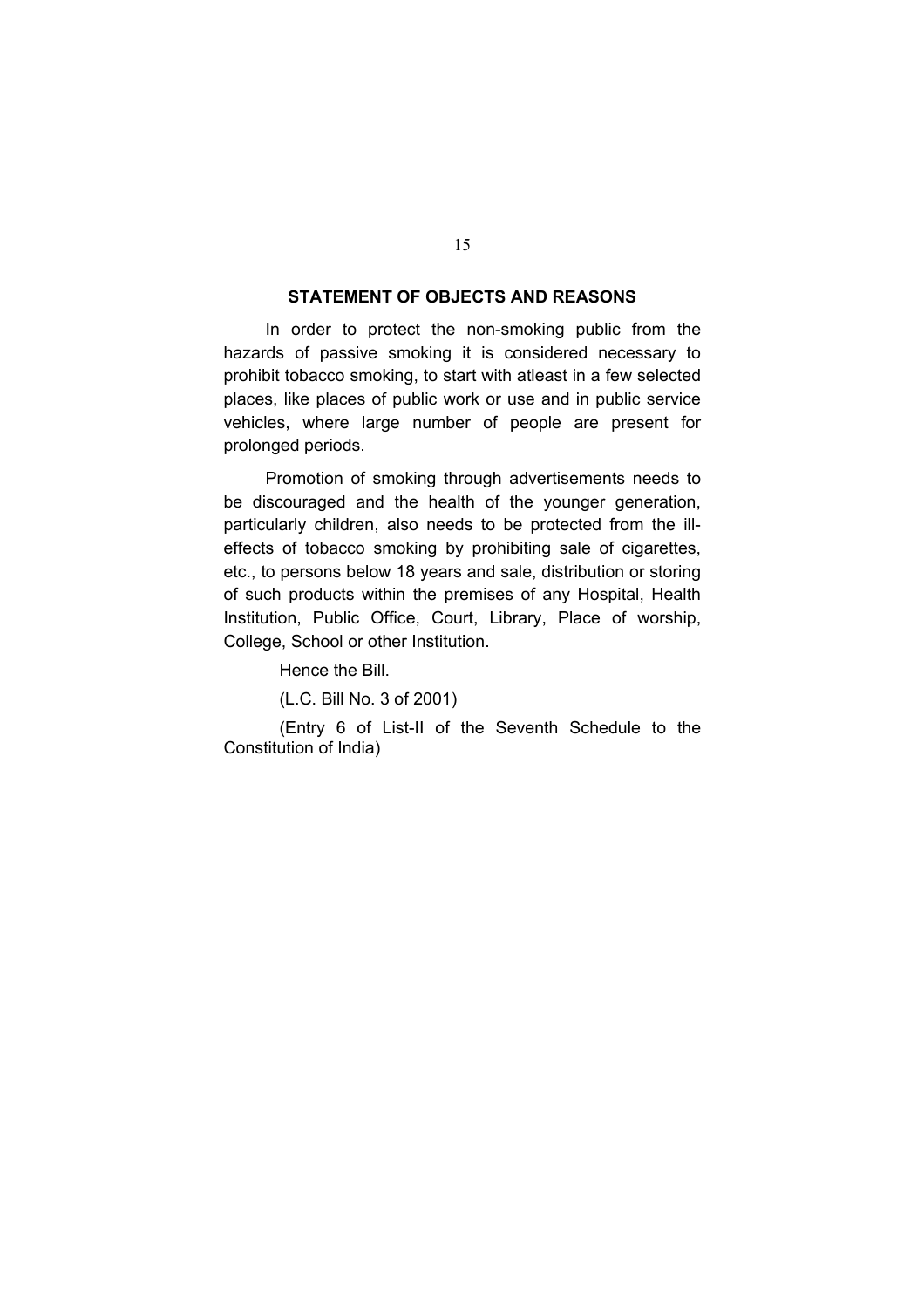### **KARNATAKA ACT 2 OF 2003**

#### *(First published in the Karnataka Gazette Extra-ordinary on the 10th day of March 2003)*

#### **THE KARNATAKA PROHIBITION OF SMOKING AND PROTECTION OF HEALTH OF NON-SMOKERS ACT, 2001**

*(Received the assent of the president of India on the Twenty eighth day of February 2003)* 

 An Act to provide for prohibition of smoking in places of public work or use and in public service vehicles and for the protection of health of non-smokers in the State of Karnataka and to make provision for matters connected therewith or incidental thereto.

 Be it enacted by the Karnataka State Legislature in the fifty second year of the Republic of India as follows:-

 **1. Short title and commencement**.- (1) This Act may be called the Karnataka Prohibition of Smoking and Protection of Health of Non-Smokers Act, 2001.

 (2) It shall come into force from such date, as the State Government may, by notification, appoint and different dates may be appointed for different provisions of this Act.

 **2. Definitions.-** In this Act, unless the context otherwise requires,-

> (a) "advertisement" means and includes any notice, circular, wall paper, pamphlet, display on hoardings, or any visible representation made by means of any light, sound, smoke, gas or any other means which has the effect of promoting smoking and the expression 'advertise' shall be construed accordingly;

(Published in the Karnataka Gazette Part IV-A Extra Ordinary No. 361 dated 4-4-2003 in Notification No. ÉâªÀâXµÖE 34 µÖÉâ}â 2001)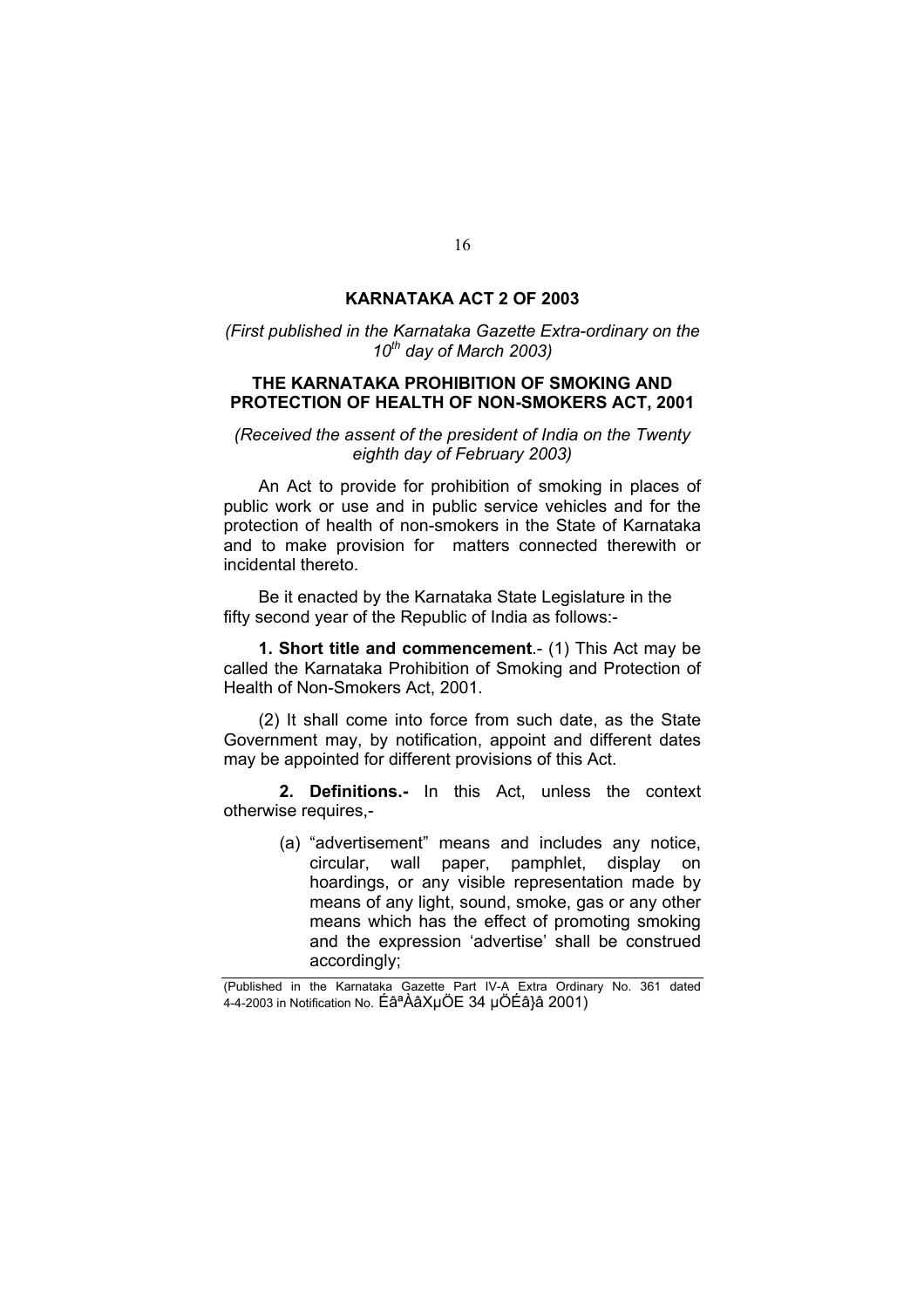- (b) "Authorised Officer" means an officer appointed under section 6;
- (c) "Place of public work or use" means a place which is visited by general public and includes Auditorium, Hospital Buildings, Health Institutions, Amusement centres, Restaurants, Public Offices, Court Buildings, Educational Institutions, Libraries, Places of worship and such other places notified by the State Government to be a Place of Public Work or use but does not include any open place;
- (d) "Public Service Vehicle" means a vehicle as defined under clause (35) of section 2 of the Motor Vehicles Act, 1988 (Central Act 59 of 1988);
- (e) "smoking" means smoking of tobacco in any form, whether in the form of cigarette, cigar, beedis or otherwise with the aid of a pipe, wrapper or any other instrument.

 **3. Prohibition of smoking, advertisement, sale and storage of smoking substances.-** No person shall,- (1) engage in smoking in any place of public work or use, where smoking is prohibited and such prohibition is displayed or conveyed through any audio or visual medium, or in any Public Service Vehicle.

 (2) notwithstanding anything contrary contained in any other law advertise in any place of Public Work or use or in any Public Service Vehicle to promote smoking or the sale of cigarettes and beedies:

Provided that this clause shall not apply in relation to,-

- (a) an advertisement of cigarettes or beedies in or on a package containing cigarettes or beedies;
- (b) advertisement of cigarettes or beedies which is displayed at the entrance or inside a warehouse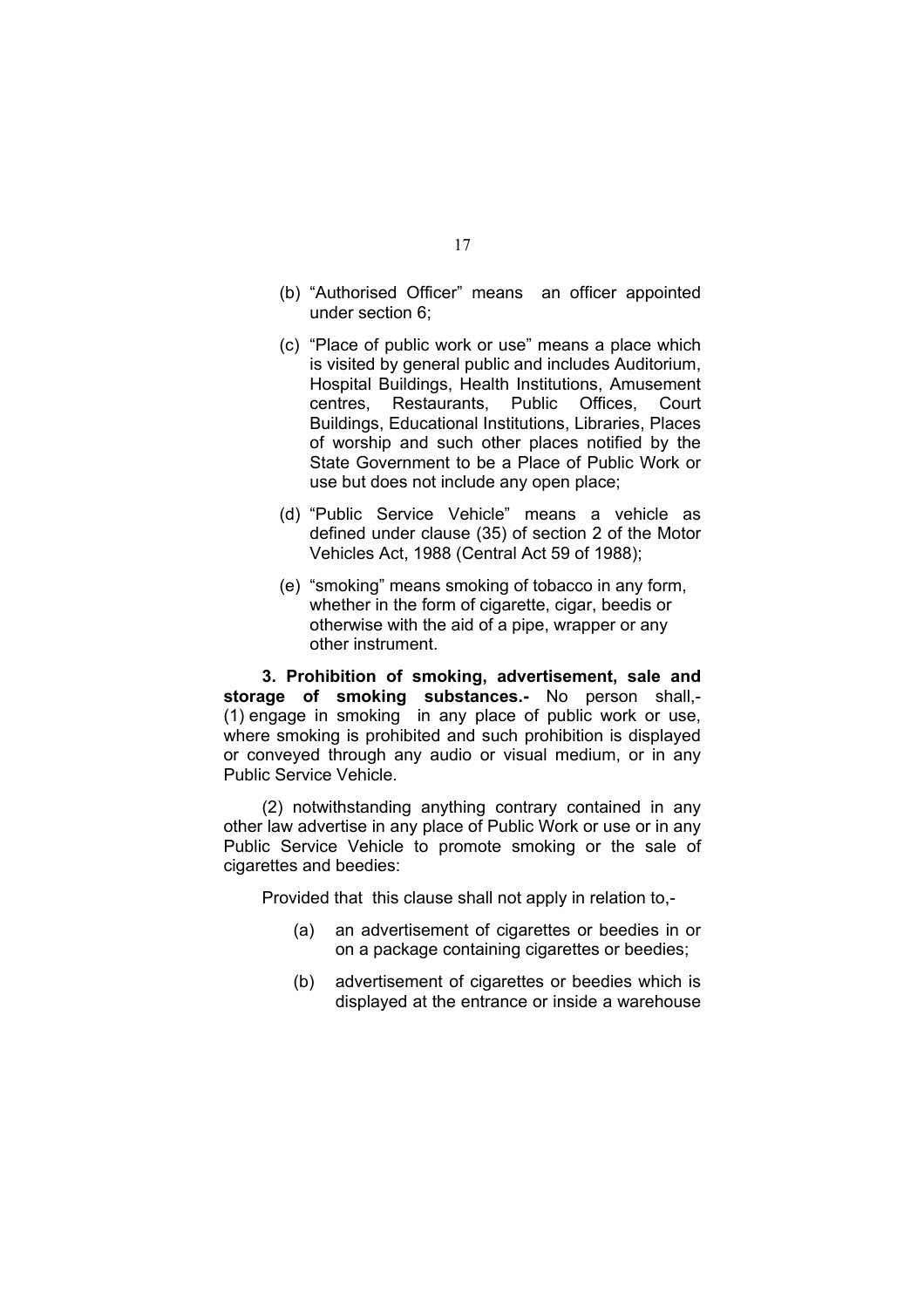or a shop where cigarettes or beedies are offered for distribution or sale.

 (3) sell cigarettes, beedis or any other smoking substance to any person who is below the age of eighteen years;

 (4) himself or by any person on his behalf, store, sell or distribute cigarettes or beedis or any other smoking substance within the premises of any Hospital, Health Institution, Public Office, Court, Library, College, School or other Educational Institution and Place of worship.

 **4. Notice to be displayed.-** For the purpose of clause (1) of section 3, the owner or manager or person incharge of a place of public work or use shall display or convey through audio or visual medium in Kannada and English languages at a conspicuous place or places in the premises of place of public work or use prominently stating that the entire place or such part of it is a "No smoking Zone" and that "Smoking is prohibited in such place or, as the case may be, part of it."

 **5. Penalties.-** Any person, who contravenes the provisions of: - (1) clause (1) of section 3 or of section 4 shall be punishable with fine which may extend to one hundred rupees and in case of second or subsequent offence, shall be punishable with a minimum fine of two hundred rupees, but which may extend to five hundred rupees;

 $(2)$  clauses  $(2)$ ,  $(3)$ ,  $(4)$  of section 3 shall be punishable with fine which may extend to five hundred rupees and in case of second or subsequent offence, shall be punishable with imprisonment for a term which may extend to three months, and with a minimum fine of five hundred rupees, but which may extend to one thousand rupees.

 **6. Authorised Officer.-** (1) The State Government may by notification appoint one or more persons in respect of any area or areas to be authorised officers for the purpose of this Act.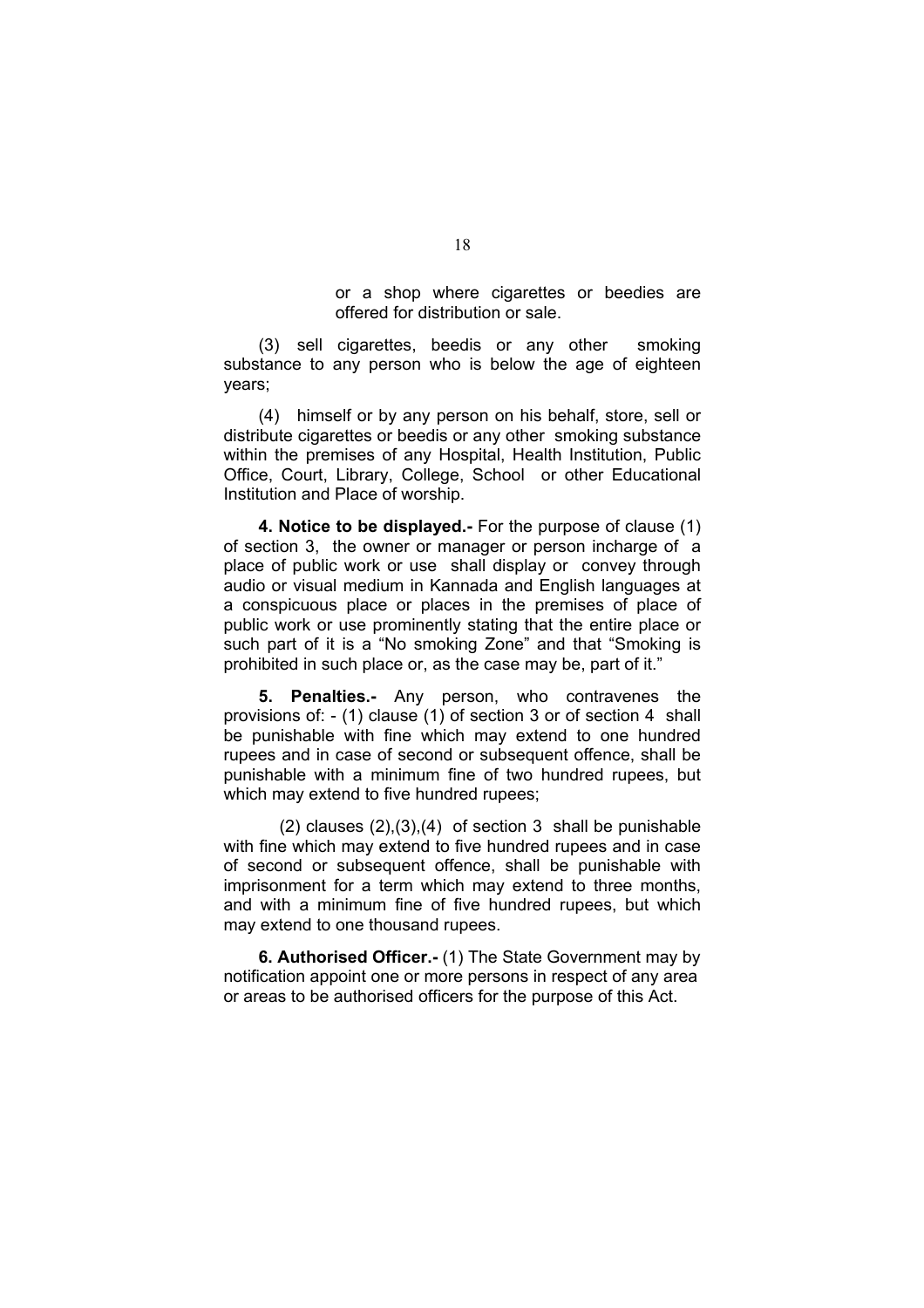(2) Every authorised officer appointed under sub-section (1) shall be deemed to be a public servant within the meaning of section 21 of the Indian Penal Code, 1860 (Central Act 45 of 1860).

 **7. Removal of a person from the Place of an offence.-**  Any person who contravenes the provisions of section 3 and who is being asked by an authorised officer or a Police Officer not below the rank of a Sub-Inspector of Police to desist from smoking persists, shall be liable to be removed from the place of the offence. A person removed from the show house, auditoria, amusement centre or a Public Service Vehicle shall not be entitled to refund of any payment made by him for journey or for admission to the demonstration, exhibition, assembly or meeting or to any other compensation.

 **8. Court Competent to try offences under this Act and take cognizance of offences.-** [1] No court other than the court of a Metropolitan Magistrate or Judicial Magistrate First-Class shall take cognizance of and try an offence under this Act.

 (2) No court shall take cognizance of any offence under this Act except on a complaint in writing of an authorized officer with respect to offences under clause (1) of section 3 or section 4 and on a report in writing of a Police Officer, not below the rank of Sub-Inspector of Police, with respect to offences under clauses (2), (3) and (4) of section 3.

 **9. Certain offences to be cognizable and Bailable.-**  Notwithstanding anything contained in the Code of Criminal Procedure, 1973 (Central Act 2 of 1974) offences under clauses (2), (3) and (4) of section 3 shall be cognizable and bailable.

 **10. Offences under the Act to be tried summarily.-** All offences under this Act shall be tried summarily in the manner provided for summary trial of cases under the Code of Criminal Procedure, 1973 (Central Act 2 of 1974).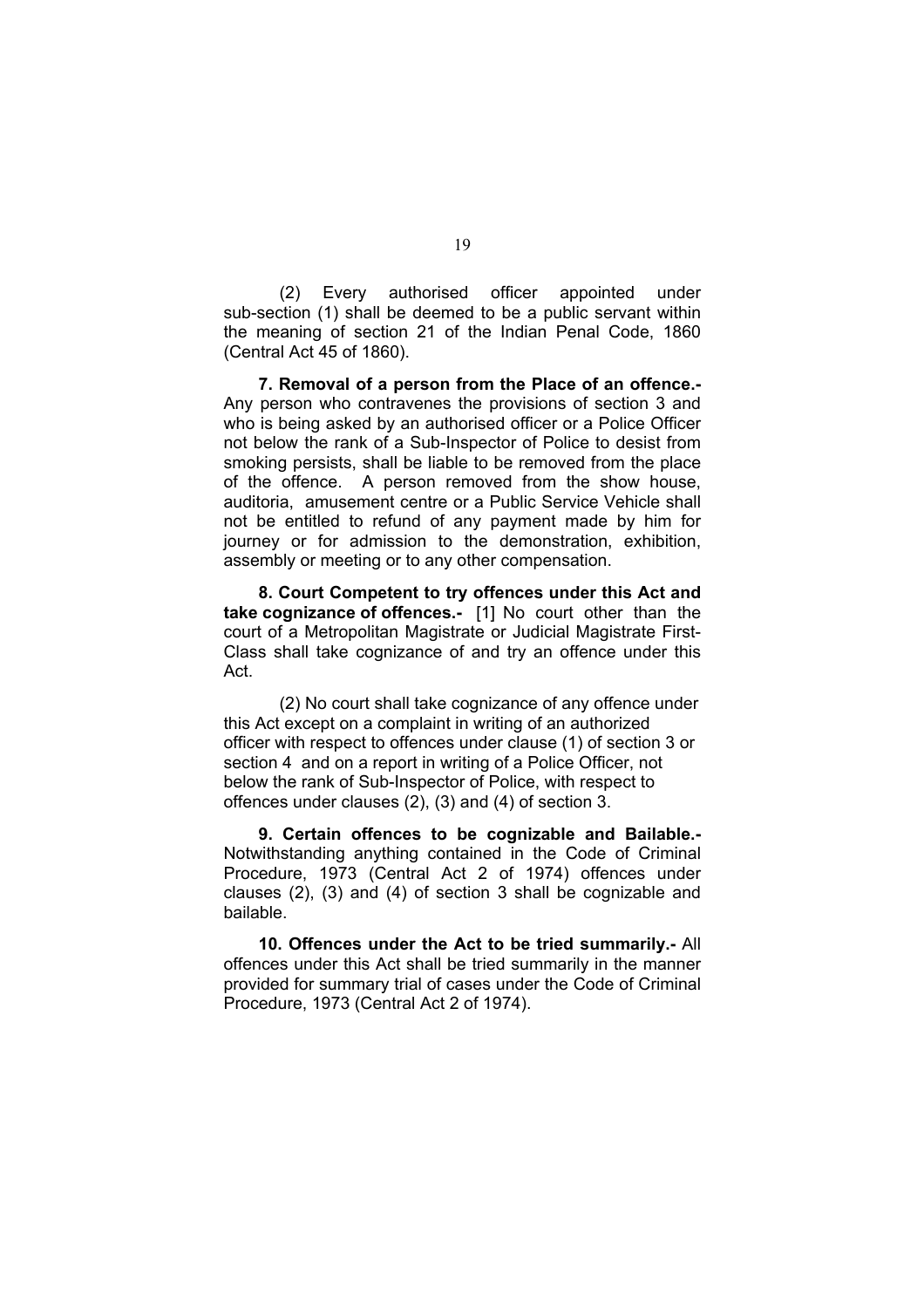**11. Offences by Companies.-** (1) Where an offence under this Act has been committed by a company, every person, who, at the time the offence was committed, was in charge of, and was responsible to, the company for the conduct of the business of the company, as well as the company, shall be deemed to be guilty of the offence and shall be liable to be proceeded against and punished accordingly:

 Provided that nothing contained in this sub-section shall render any such person liable to any punishment, if he proves that the offence was committed without his knowledge or that he had exercised all due diligence to prevent the commission of such offence.

 (2) Notwithstanding anything contained in sub-section(1), where any offence under this Act has been committed by a company and it is proved that the offence has been committed with the consent or connivance of, or is attributable to any neglect on the part of, any director, manager, secretary or other officer of the company, such director, manager, secretary or other officer shall be proceeded against and punished accordingly.

 **Explanation.-** For the purposes of this section,-

- (a) "Company" means a body corporate and includes a firm or other association of individuals; and
- (b) "Director", in relation to a firm, means a partner in the firm.

 **12. Delegation of Powers.-** The State Government may, by notification in the Official Gazette, direct that any power exercisable by it under this Act, may also be exercised by such officer as may be mentioned therein and subject to such conditions, if any, as may be specified therein.

 **13. Compounding of offences.-** (1) The State Government or any person authorised by the State Government in this behalf by general or special order, may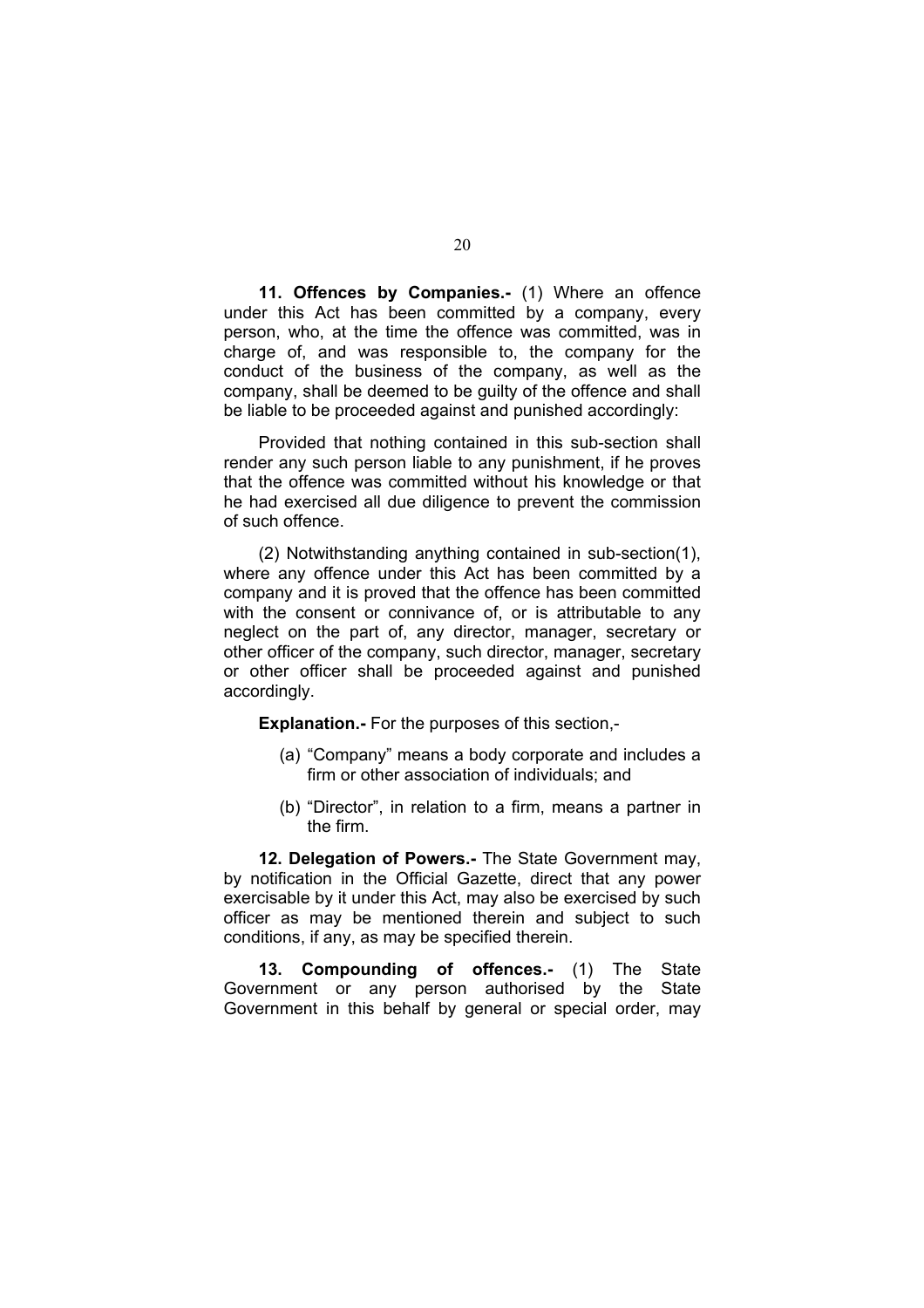either before or after the institution of the proceedings compound any of the offences made punishable under this Act.

 (2) When an offence is compounded under sub-section (1), the offender if in custody shall be discharged and no further proceeding shall be taken against him in respect of the offence compounded.

 **14. Repeal and savings.-** (1) The Karnataka Prohibition of Smoking in Show houses and Public halls Act, 1963 (Karnataka Act 30 of 1963) is hereby repealed and in clause (y) of sub-section (1) of section 92 of the Karnataka Police Act, 1964 (Karnataka Act 4 of 1964) the words "smokes or" shall be omitted:

 Provided that the provisions of section 6 of the Karnataka General Clauses Act, 1899 shall be applicable in respect of the repeal of the said enactment and the provisions of the said law and sections 8 and 24 of the said Act shall be applicable as if the said enactment and provisions had been repealed and reenacted by this Act.

**15. Power to make rules.-** (1) The State Government may by notification and after previous publication make rules generally for the purpose of carrying into effect the provisions of this Act.

 (2) Every rule made under this Act shall be laid as soon as may be after it is made, before each House of the State Legislature while it is in session for a total period of thirty days which may be comprised in one session or in two or more successive sessions, and if, before the expiry of the session immediately following the session or successive sessions aforesaid both Houses agree in making any modification in the rule or both Houses agree that the rule should not be made, the rule shall from the date on which the modification or annulment is notified by the Government in the Official Gazette have effect only in such modified form or be of no effect, as the